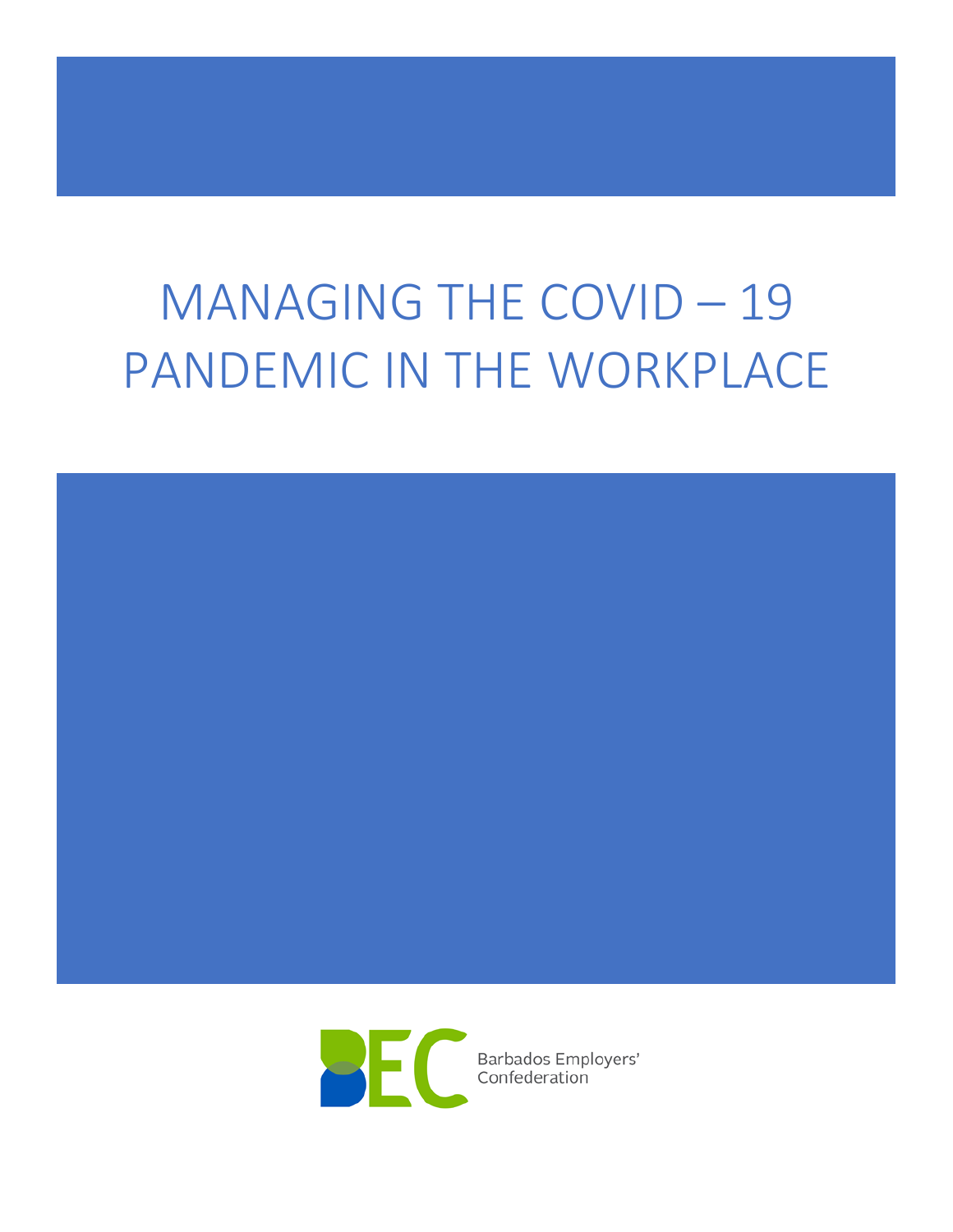

Although the COVID-19 originated in China, over 100 countries have now reported laboratory-confirmed cases of COVID-19 leading WHO to declare a global pandemic.

Given that employers have an obligation to ensure a safe workplace, which includes taking steps to guard against the risk of infectious diseases, the outbreak of this new virus should prompt employers to implement a strategy to protect employees, customers and the general public. A detailed plan can help employers and managers to comply with legal obligations and will evidence the steps the company has taken to try to protect against an outbreak at work and what steps will be followed in order to minimise and mitigate against its impact.

This document addresses FAQs on employment matters in Barbados on the COVID-19 Pandemic. Each workplace is unique and as the situation unfolds different situations may present which require decisions based on the best information available.

It is incumbent on the BEC to appeal for a calm, reasoned approach by all constituents as we must all work hand-in-hand to see Barbados through this crisis.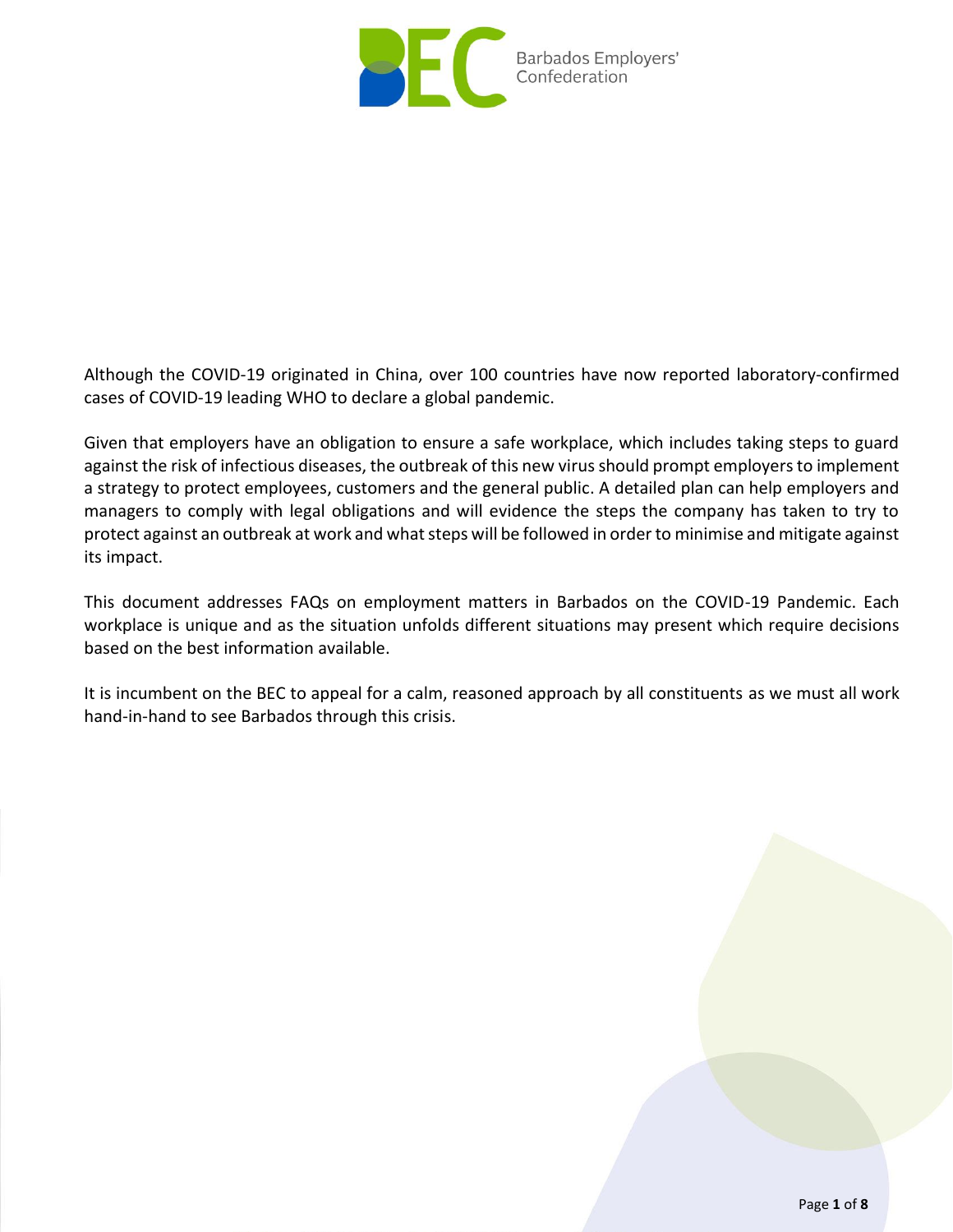

## **CONTENTS**

| What information can an employer request from an employee to determine if they are a risk in the workplace? 5 |  |
|---------------------------------------------------------------------------------------------------------------|--|
|                                                                                                               |  |
|                                                                                                               |  |
|                                                                                                               |  |
|                                                                                                               |  |
|                                                                                                               |  |
|                                                                                                               |  |
|                                                                                                               |  |

#### <span id="page-2-0"></span>LIST OF ACRONYMS

COVID-19 Coronavirus Disease - *highly infectious respiratory disease caused by a new coronavirus. The disease was discovered in China in December 2019 and has since spread around the world.*

- CARPHA Caribbean Public Health Agency
- PAHO Pan American Health Organisation
- WHO World Health Organisation

#### <span id="page-2-1"></span>USEFUL LINKS

[WHO Coronavirus disease \(COVID-19\) advice for the public](https://www.who.int/emergencies/diseases/novel-coronavirus-2019/advice-for-public) [WHO advice for workplaces on COVID -19](https://www.who.int/docs/default-source/coronaviruse/getting-workplace-ready-for-covid-19.pdf?sfvrsn=359a81e7_6) [PAHO COVID-19 Dashboard](https://www.paho.org/en/topics/coronavirus-infections/coronavirus-disease-covid-19#infographics) [CARPHA information on COVID-19](http://carpha.org/What-We-Do/Public-Health/Novel-Coronavirus)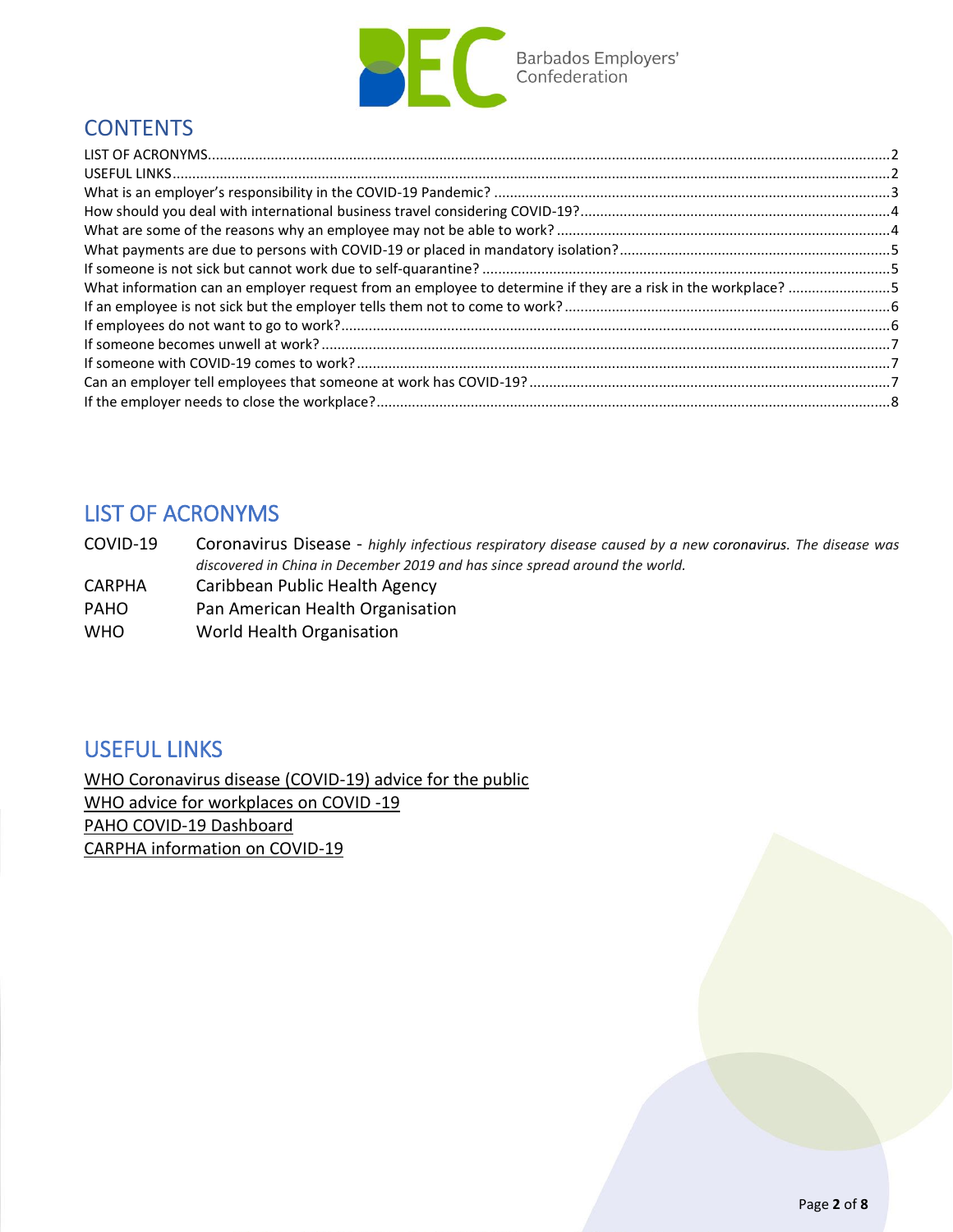

## <span id="page-3-0"></span>What is an employer's responsibility in the COVID-19 Pandemic?

In a pandemic, the health, safety and security at work of people should be the main concern of all employers and employees. This is integral before thinking about the interests of the business or organisation. This is best done by way of the preparation and implementation of a plan to reduce the risk of contracting or spreading COVID-19 in the work environment. The foregoing links provide some guidance on this issue.

Additionally, such a plan should consider:

- Always follow the advice of the Ministry of Health and Wellness, Ministry of Defence and Security and Department of Emergency Management, reputable health agencies –they are the experts
- The provision of places and resources to keep their hands clean, for example regular cleaning of hands with soap, water, hand sanitizer, etc
- The manner in which workspaces are to be disinfected
- Educating staff on the transmission of the virus and steps they can take at work and at home to limit their exposure
- Responses to members of staff being infected
- Training of staff, especially managers, in how to spot symptoms of COVID-19 and are clear on any relevant processes, for example sickness reporting and sick pay, and procedures in case someone in the workplace develops the virus
- Business continuity plans considering possibilities of staff shortages due to illness or dependent care
- Provision of resources, where applicable, for employees to work from home
- Suspension of all non-essential business travel

In case COVID-19 spreads more widely, employers should consider some simple steps to help protect the health and safety of staff. It is good practice for employers to:

- Keep everyone updated on actions being taken to reduce risks of exposure in the workplace
- Make sure everyone's contact numbers and emergency contact details are up to date
- Consider if protective face masks might help for people working in particularly vulnerable situations
- Ensure that employees working from home, in self-isolation or mandatory quarantine are well; keep in contact with them
- Encourage employees to reconsider travel plans to regions with COVID-19 outbreaks or high-risk areas as designated by the WHO and Government of Barbados advisories
- Make sure that employees know how to prevent exposure to the virus and its symptoms
- Ensure that employees know what the impact on the business will be
- Deal with employees in good faith about leave, payment and any other relevant issues
- Discuss and agree with employees how time away from work will be classified
- Be careful, exercise care and good judgement always
- Communicate well with employees; this may be enhanced through trade union representatives and health and safety committees

**Employers must not single anyone out. For example, an employee must not be treated differently on the basis of race or ethnicity.**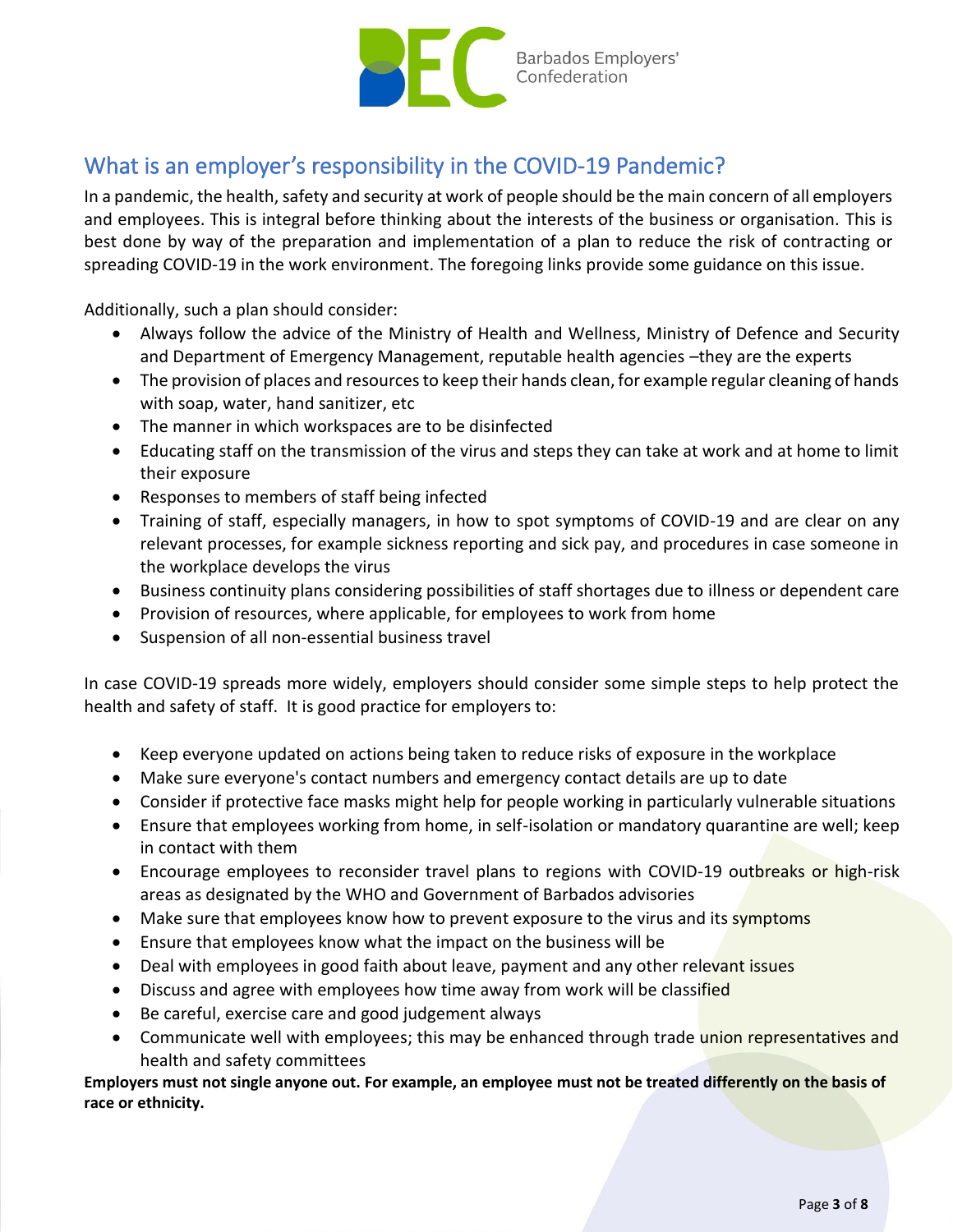

#### <span id="page-4-0"></span>How should you deal with international business travel considering COVID-19?

Employers should restrict employees from traveling to high-risk destinations as advised by the WHO and Barbados Government, unless necessary. If employees must travel, they should be advised to follow infection control precautions with careful hygiene; avoiding contact with sick people; avoiding contact with animals and uncooked animal products; and wearing personal protective equipment.

For employees returning home from high-risk destinations, the restrictions which are in place in various countries mean that individuals may be subject to screening at airports, mandatory quarantine or monitored self-isolation. As a result, employers should put in place protocols which are likely to vary for employees who are subject to mandatory quarantine and cannot to return to the workplace, employees who are under monitored self-quarantine, and employees who have travelled to high risk destinations (or have had contact with someone who recently has) and demonstrate symptoms consistent with a cold.

#### <span id="page-4-1"></span>What are some of the reasons why an employee may not be able to work?

There are different reasons why an employee may not be able to work in this situation. Each case will need to be reviewed on its merit and discretion applied.

These can include:

- An employer may be unable to provide work for employees who are willing and able to carry out their agreed hours of work.
- An employer may be unable to provide a suitable and safe workplace for employees who are willing and able to carry out their agreed hours of work.
- Employees can't access the workplace because of restrictions not directly related to their own workplace and out of their employer's control (e.g. road closures, unavailability of public transportation, safety issues relating to adjoining buildings).
- An employee (or their dependant) is sick or injured and unable to work.
- An employee has to care for a dependant because usual care is unavailable.
- An employee is abroad and unable to travel due to restrictions.
- An employee is willing and able to work but their usual mode of transport is unavailable.
- The employee's partner or dependent family member isn't injured or sick but they require care. For example, their child's school is closed.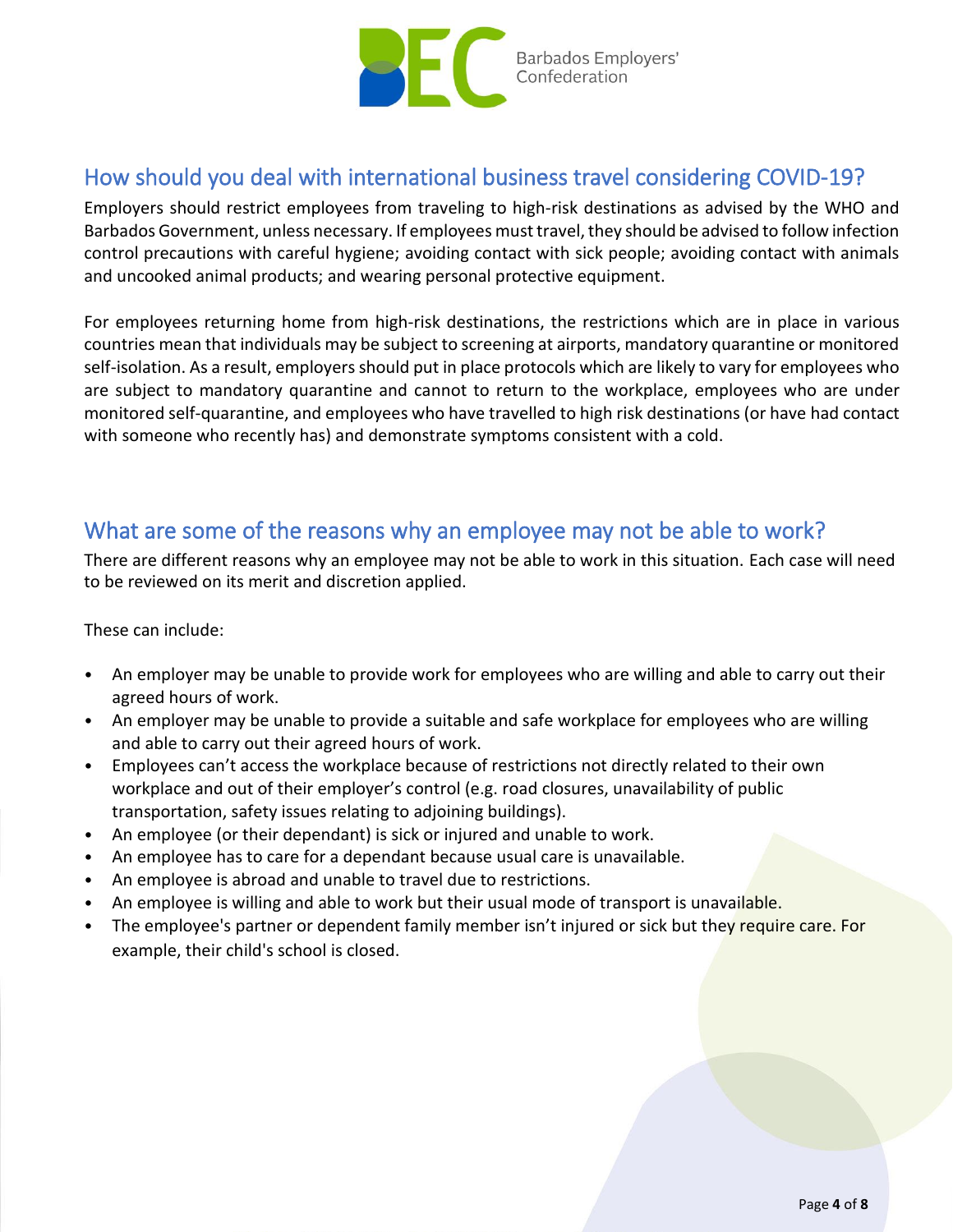

## <span id="page-5-0"></span>What payments are due to persons with COVID-19 or placed in mandatory isolation?

The workplace's usual sick leave and pay entitlements apply if someone is placed under mandatory isolation by a medical doctor or is diagnosed with COVID-19.

Employers may need to modify the usual process of reporting sick leave including extending the timeline for receipt of sick certificates.

Employees should advise employers as soon as possible if unable to report for work due to illness.

#### <span id="page-5-1"></span>If someone is not sick but cannot work due to self-quarantine?

If an employee is self-quarantining, then they are not ready, willing, and able to work. The starting point, therefore, is that the employee is not entitled to be paid. As such there is no legal ('statutory') obligation to pay an employee who cannot work due to self-quarantine.

However, it is good practice for the employer to treat self-quarantine as sick leave and follow their usual sick pay policies or agree for the time to be taken as special leave or holiday. *Otherwise, there is a risk that the employee will come to work to safeguard being paid. That person could then spread the virus, if infected, potentially causing even greater disruption to the workplace.*

The employee must advise the employer as soon as possible if unable to work and should provide a reason and an estimation of likely time away from work.

# <span id="page-5-2"></span>What information can an employer request from an employee to determine if they are a risk in the workplace?

In general terms, if an employee is ready, willing and able to work, the employer should allow the employee to work. However, this should be balanced against that fact that an employer has a responsibility to provide and maintain a healthy and safe work environment for all employees, customers and service providers.

If an employer suspects that someone has been exposed to the virus, the employer can:

- Check the readily available advice from credible sources including the Ministry of Health and Wellness, PAHO, WHO, CARPHA about symptoms and prevention of transmission of COVID-19.
- Ask the employee about their symptoms, possible contact with anyone who has been diagnosed with COVID-19 or travelled to a country that has had an outbreak of the virus.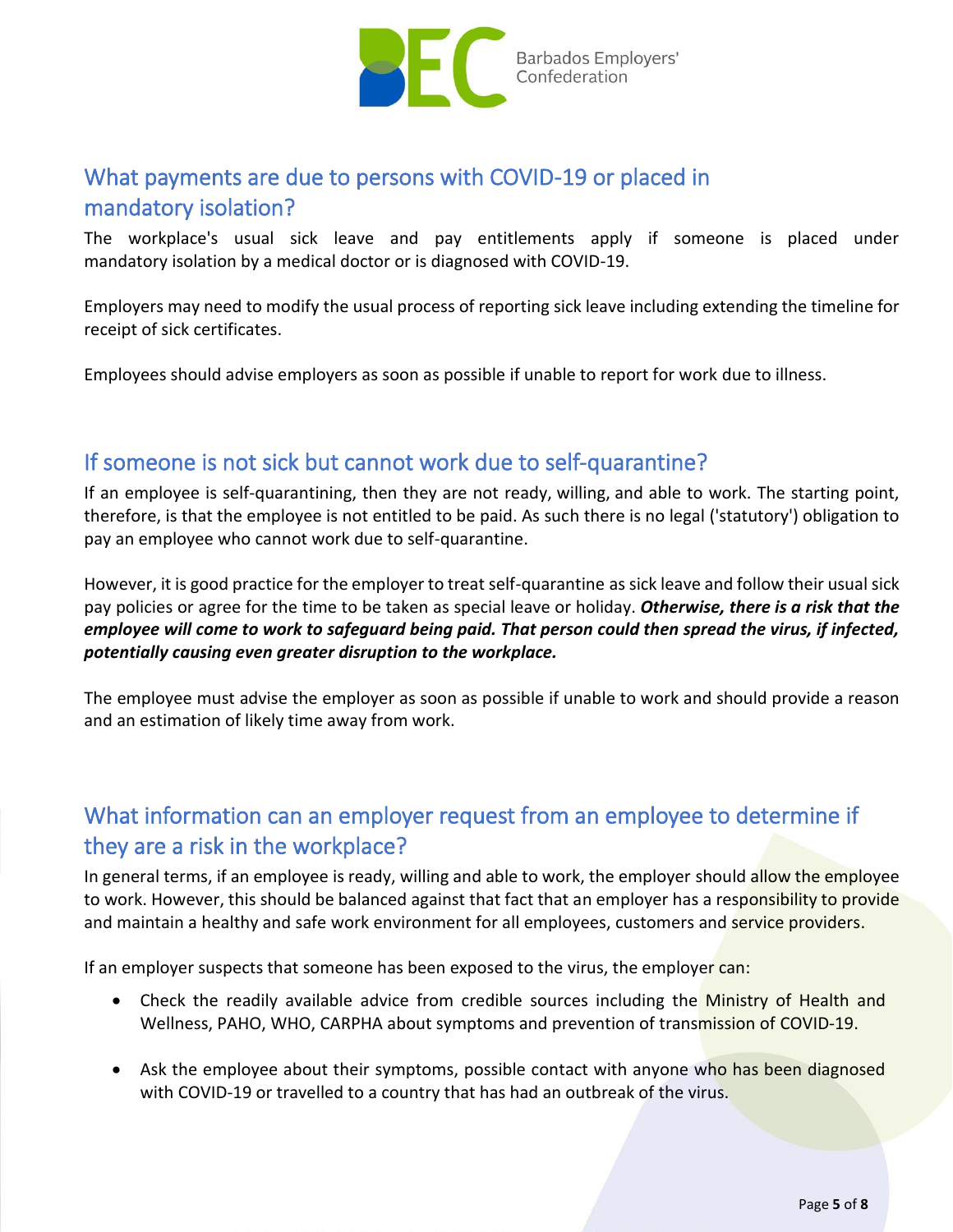

Employers should respect an employee's right to privacy to the extent possible under the circumstances. Every effort should be made to ensure that information shared by employees is kept confidential and access is limited only to those who need to have it. However, COVID-19 represents a public health crisis and employers have a duty of care to obtain information necessary to make decisions to protect the safety of other employees and the public at large.

Explain why the information is necessary, how it will be used and any consequences of failure to cooperate.

An employer may request that an employee go to a doctor to get a clear bill of health.

#### <span id="page-6-0"></span>If an employee is not sick but the employer tells them not to come to work?

Generally, if it is the employer that decides that the employee must stay away from work, the employee is entitled to be paid so long as they are ready, willing and able to work.

If an employee is not sick but their employer tells them not to come to work, that employee should receive normal pay, e.g. if someone has returned from United Kingdom or another affected area and is advised by the employer not to come to work.

In such circumstances, employers may consider the following options:

- utilising paid vacation to cover the period
- facilitating telecommuting or work from home
- requesting the employee to provide evidence of a clear bill of health

#### <span id="page-6-1"></span>If employees do not want to go to work?

Staff may express reservations about reporting to work due to fears of contracting COVID-19. An employer should listen to any concerns staff may have.

If there are genuine concerns, the employer must try to resolve them to protect the health and safety of all staff. For example, if possible, the employer could offer flexible working.

If an employee still does not want to go in, it may be possible to make arrangements with the employer to take the time off as holiday or unpaid leave if practicable. However, the employer does not have to agree to this.

If an employee refuses to attend work and the employer can show that all reasonable steps are being taken to secure the safety of the employee in the work environment, it could result in disciplinary action.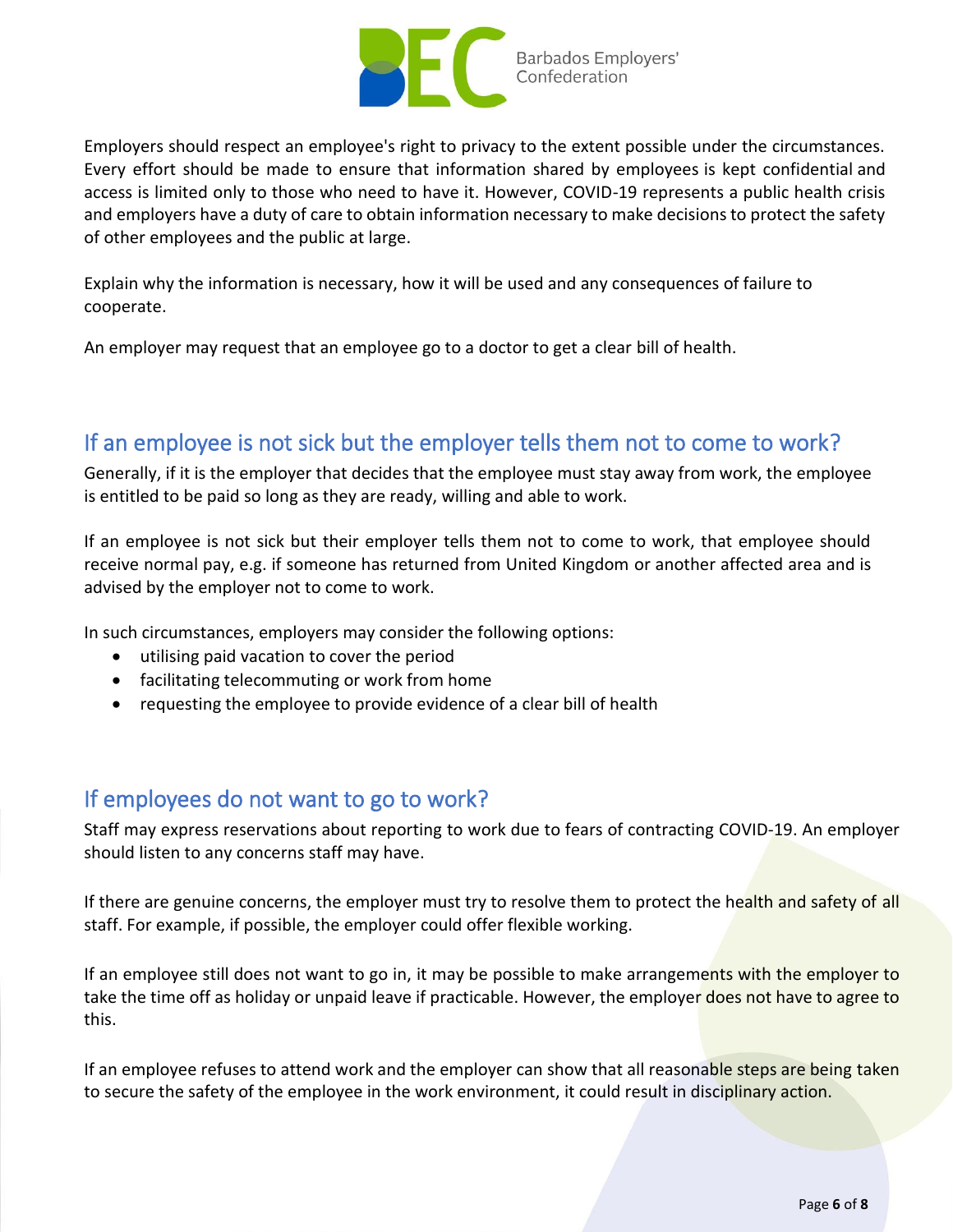

## <span id="page-7-0"></span>If someone becomes unwell at work?

If someone becomes unwell in the workplace, particularly after return from an area affected by COVID-19, or in contact with someone with a suspected case, the person should:

- remain at least 2 metres (7 feet) away from other people
- go to a room or area behind a closed door, such as a sick bay or private office
- avoid touching anything
- cough or sneeze into a tissue and place it directly into a closed bin, or if tissues are unavailable, cough and sneeze into the crook of the elbow
- use a separate bathroom from others, if possible

The unwell person or Management should use their own mobile phone to call either:

- The Ministry of Health and Wellness' **COVID-19 Hotline at 536-4500**
- An ambulance, if seriously ill or injured or their life is at risk

The person should advise the operator of:

- symptoms presenting
- any countries they visited in the last 14 days

#### <span id="page-7-1"></span>If someone with COVID-19 comes to work?

If someone with COVID-19 comes to work, the workplace does not necessarily have to close. The employer should contact the Ministry of Health and Wellness which will:

- obtain details on the case
- discuss the case
- identify people who have been in contact with the affected person
- carry out a risk assessment
- advise on any actions or precautions to be taken

#### <span id="page-7-2"></span>Can an employer tell employees that someone at work has COVID-19?

An employer can tell employees that someone is off work sick, but discretion is required in disclosing the nature of the absence.

The employee who is sick may expect their information to be kept confidential; however, people who have had contact with a sick employee should know about it, so they can follow [guidance from](https://www.health.govt.nz/our-work/diseases-and-conditions/novel-coronavirus-covid-19/novel-coronavirus-2019-ncov-questions-and-answers) the Ministry of [Health a](https://www.health.govt.nz/our-work/diseases-and-conditions/novel-coronavirus-covid-19/novel-coronavirus-2019-ncov-questions-and-answers)nd Wellness and take measures to [prevent spreading the v](https://www.health.govt.nz/our-work/diseases-and-conditions/novel-coronavirus-2019-ncov/novel-coronavirus-2019-ncov-questions-and-answers)irus.